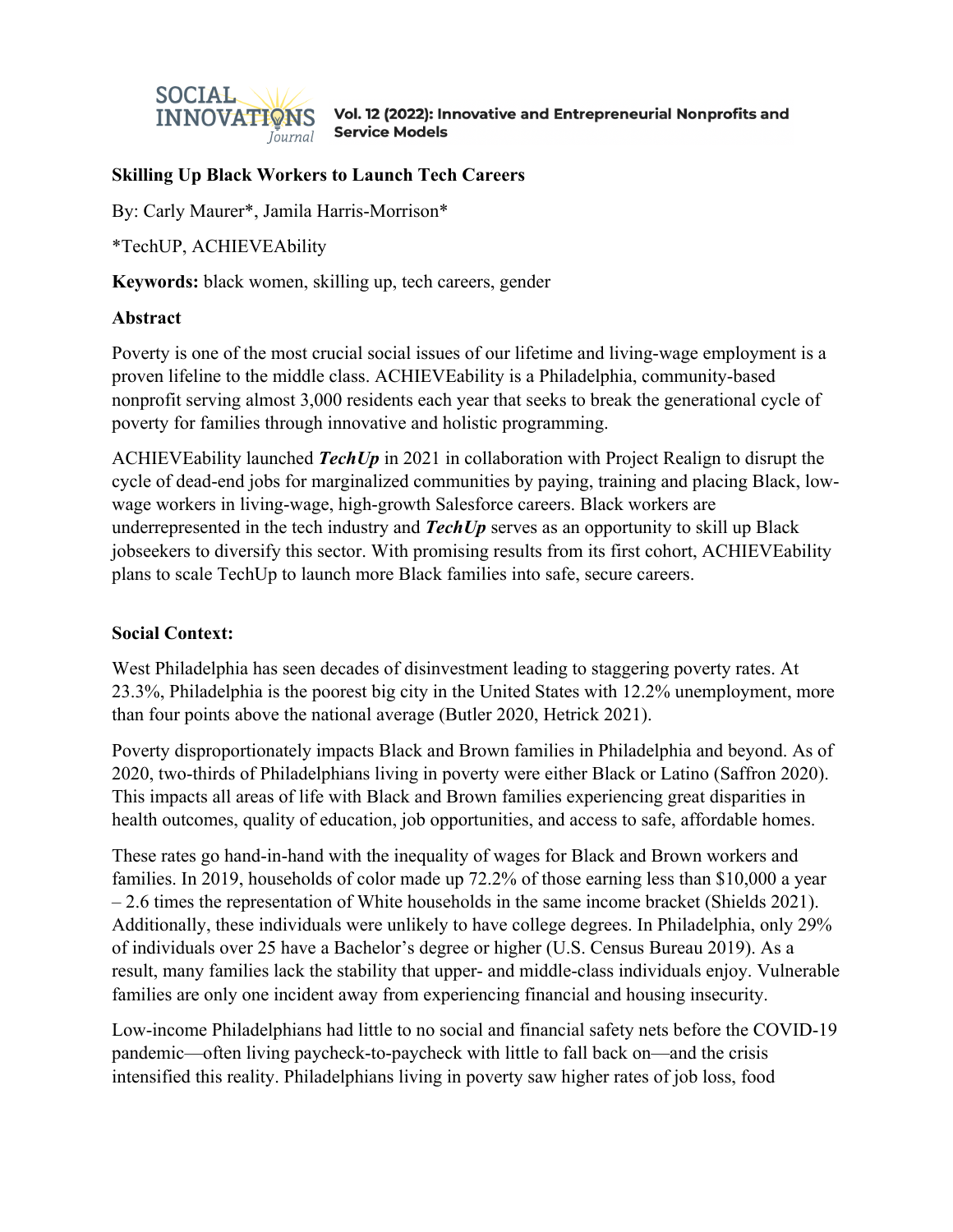

insecurity, childcare challenges, and mental health issues for themselves and their families, who were left high and dry when catastrophe hit.

Two notable dynamics contributed to this trend. First, Black and Brown workers are overrepresented in the low-wage service and hospitality industries. Workers were either laid off or forced to work without hazard pay in the height of the pandemic, earning lower wages and increasing risk of serious illness. This massive job loss further destabilized families that were already living on the edge.

In the last five years, the Philadelphia job market has demonstrated a shift from industrial to professional jobs with an increased demand for post-secondary credentials and technical skills. ACHIEVEability recently discovered a talent gap for Salesforce Administrators with over 32,000 openings in the Philadelphia region, and an abundance of remote opportunities across the country, with an average starting salary of \$85,000 (Mazalon 2022). With a leg up and the training needed, ACHIEVEability's neighbors—who have a median income of \$30,633—had a chance to increase their annual earned income and catapult out of poverty (U.S. Census Bureau 2019). ACHIEVEability, with a proven track record of moving individuals to self-sufficiency, saw an opportunity to move Black workers from low-wage jobs to high-growth careers to put residents on a track towards safe, stable careers in the Salesforce world through *TechUp*.

# **TechUp**

*TechUp* is an initiative of ACHIEVEability's WorkSmart West Philly program, a comprehensive workforce program that has connected over 300 low-income jobseekers to employment since 2016. *TechUp's* goal is to disrupt the cycle of dead-end jobs for marginalized communities by providing technical training and placing Black, low-wage workers in living-wage, high-growth careers. *TechUp* seeks to:

- Connect jobseekers to sustainable, safe career paths
- Create access to tech careers for Black workers
- Harness the power of cross-sector collaborations, and
- Establish an innovative model that can be scaled to meet other growing technology employment opportunities

*TechUp* leverages volunteer Salesforce professionals from around the world, a workforce coaching team, and a successful track record of moving families from poverty to prosperity so that individuals with little-to-no tech experience can leap into family sustaining wages in just 5 months.

The *TechUp* pilot launched in the spring of 2021. Fifteen Philadelphia residents met 30 hours a week for training. Demographics for the first cohort were: 93% Black; 73% female; and average age 38. Participants were paid a \$15-per-hour stipend for their work and received laptops and hotspots to participate in hybrid training sessions virtually and in person. Jobseekers also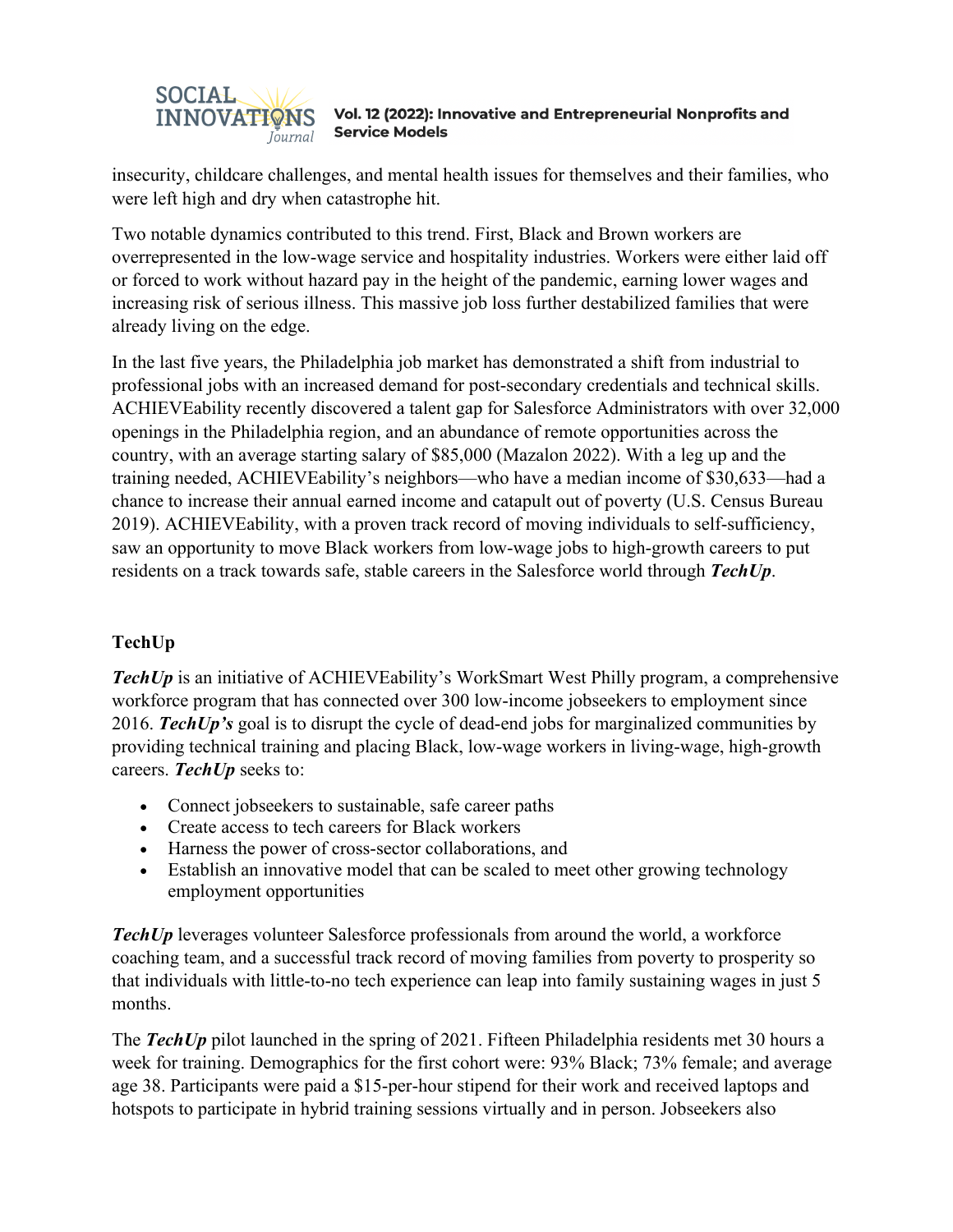

participated in on-the-job training to improve their competitiveness in the job market. *TechUp* paid for participants to take the Salesforce Administration exam up to three times and provided them with ongoing professional coaching.

The results of the pilot were promising, with 73% of the jobseekers completing the training and 50% passing the highly competitive Salesforce Administrator exam. All jobseekers who passed the exam were connected to employment, with the lowest starting salary being \$50,000. ACHIEVEability intends to scale this project up to serve even more jobseekers in the coming years.

Not only does *TechUp* help Black workers increase their annual wages—\$30,633 compared to the \$85,000 average starting salary of Salesforce Administrators—but it also helps to address the systemic gap of racial diversity in the tech industry. As it stands, a mere 3.7% of workers in the tech sector are Black (Bhuiyan 2020), a stark contrast to the overall representation of Black Americans at 13.4% (U.S. Census Bureau 2019). *TechUp* seeks to close this racial divide in the tech industry and connect ACHIEVEability's neighbors—low-income, Black jobseekers—to gainful employment that is stable, has room for growth, and provides a living wage and meaningful benefits. This is a win-win for employers who are seeking to diversify their staff, but may struggle to find qualified individuals due to the educational divide. Over time, *TechUp* has the potential to intervene in the generational cycle of poverty, as both digital literacy and careers in tech can open doors to future generations.

## **Distinct Approach**

**TechUp** is a distinct targeted workforce development program model in that it is:

- **Transferable:** Salesforce skills can be used in any industry and are in high demand. Program graduates are poised to start not just a job, but a career, with a ladder for growth across sectors.
- **Accessible:** Many local workforce programs often have narrow criteria, often targeting youth aged17-26. Philadelphians of all ages deserve the opportunity and access to gainful employment, which is why *TechUp* has no age limits. Additionally, *TechUp* program participants receive stipends, eliminating barriers to participation so that jobseekers can invest time to growth and continue meeting household expenses.
- **Holistic: TechUp** participants have access to ACHIEVEability's menu of wraparound services, including connection to public benefits, trauma-informed coaching, career planning, housing assistance, and more. This support continues for 6 months after job attainment in order to support retention and troubleshoot barriers.
- **Collaborative:** *TechUp* uses local workforce trend data to inform target industries and roles. With employer partners at the table, ACHIEVEability is able to prepare jobseekers for specific, in-demand living wage opportunities and provide direct access to jobs.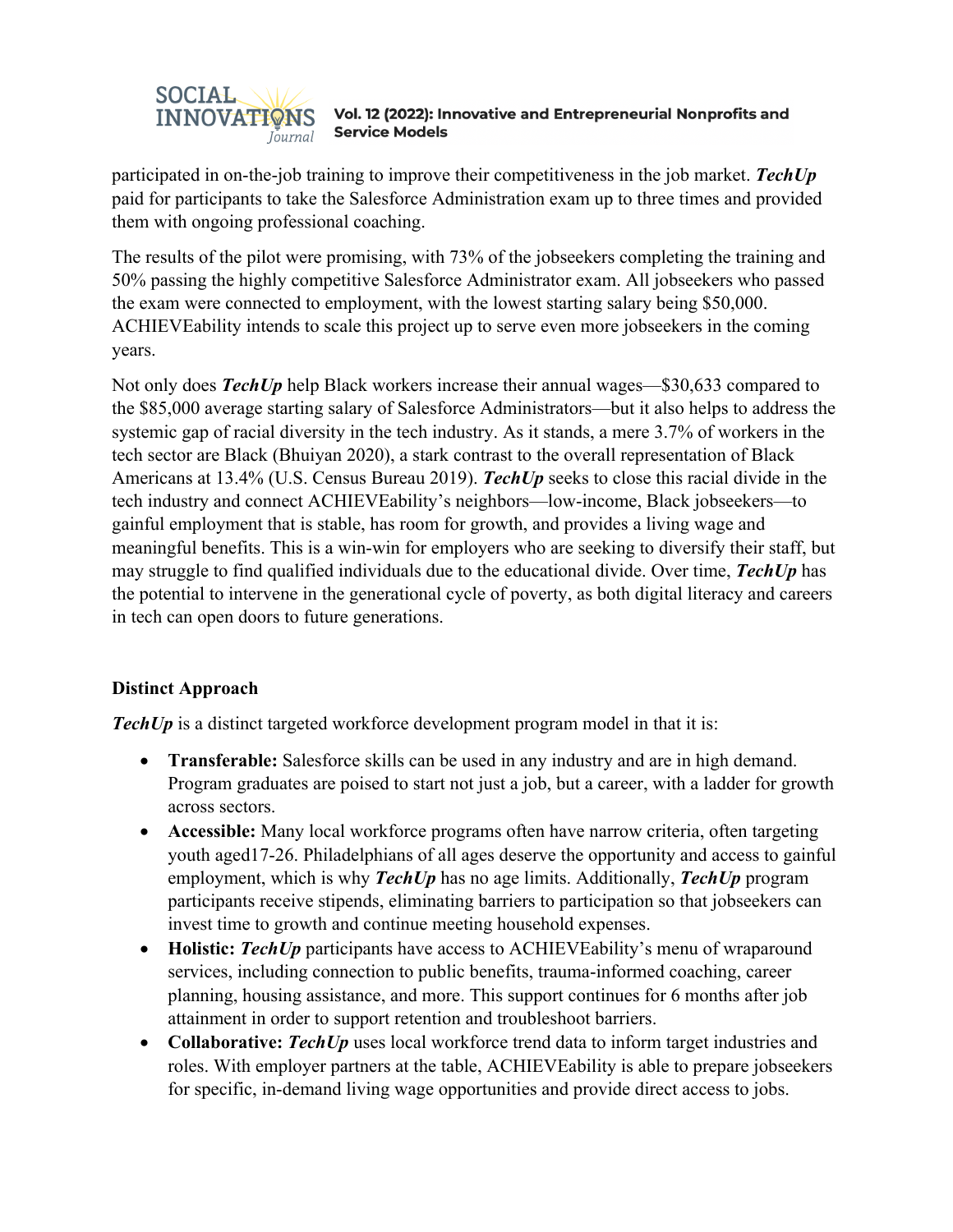

*TechUp* works because it is informed by the community it serves. ACHIEVEability regularly solicits feedback from neighbors to improve programs and address barriers to success. Centering the program design around the participants who will receive the intervention is key to developing solutions that are relevant, engaging and effective.

## **Program Financing**

A grant from Life Science Cares and individual donors provided initial seed funding for *TechUp*. Since launching the program, ACHIEVEability has raised capital from individuals, Philanthropitch Philly and foundations, with a key investment from William Penn Foundation – Family Recovery grant. Moving on from the start-up financing, cost per trainee is \$6,333.

## **Scaling** *TechUp*

Two cohorts serving 50 jobseekers will run in 2022, with the ultimate goal to grow *TechUp* over the next five years and position ACHIEVEability as a competitive recruitment firm for qualified, diverse candidates. 4.2 million Salesforce jobs will be created in the next two year. By 2025, with a successful track record, ACHIEVEability expects that employers will pay them for job placement services. This model would allow *TechUp* to pay for itself and help more families (see table).

| Year | <b>Cohort Size</b> | <b>Total Salesforce</b>       |
|------|--------------------|-------------------------------|
|      |                    | Administrators Placed in Jobs |
| 2022 | 25                 | 10                            |
| 2023 | 50                 | 30                            |
| 2024 | 100                | 75                            |
| 2025 | 100                | 132                           |
| 2026 | 100                | 192                           |
| 2027 | 100                | 257                           |

Success down the line will positively impact families, ACHIEVEability, and the Greater Philadelphia Region as a whole. As the program grows, by 2027, *TechUp* will generate:

- \$16 million in cumulative wages in the pockets of Black and Brown families
- Over \$2.5 million yearly savings to PA for food stamp benefits
- Over \$1 million in revenue generated annually for ACHIEVEability through employer recruitment fees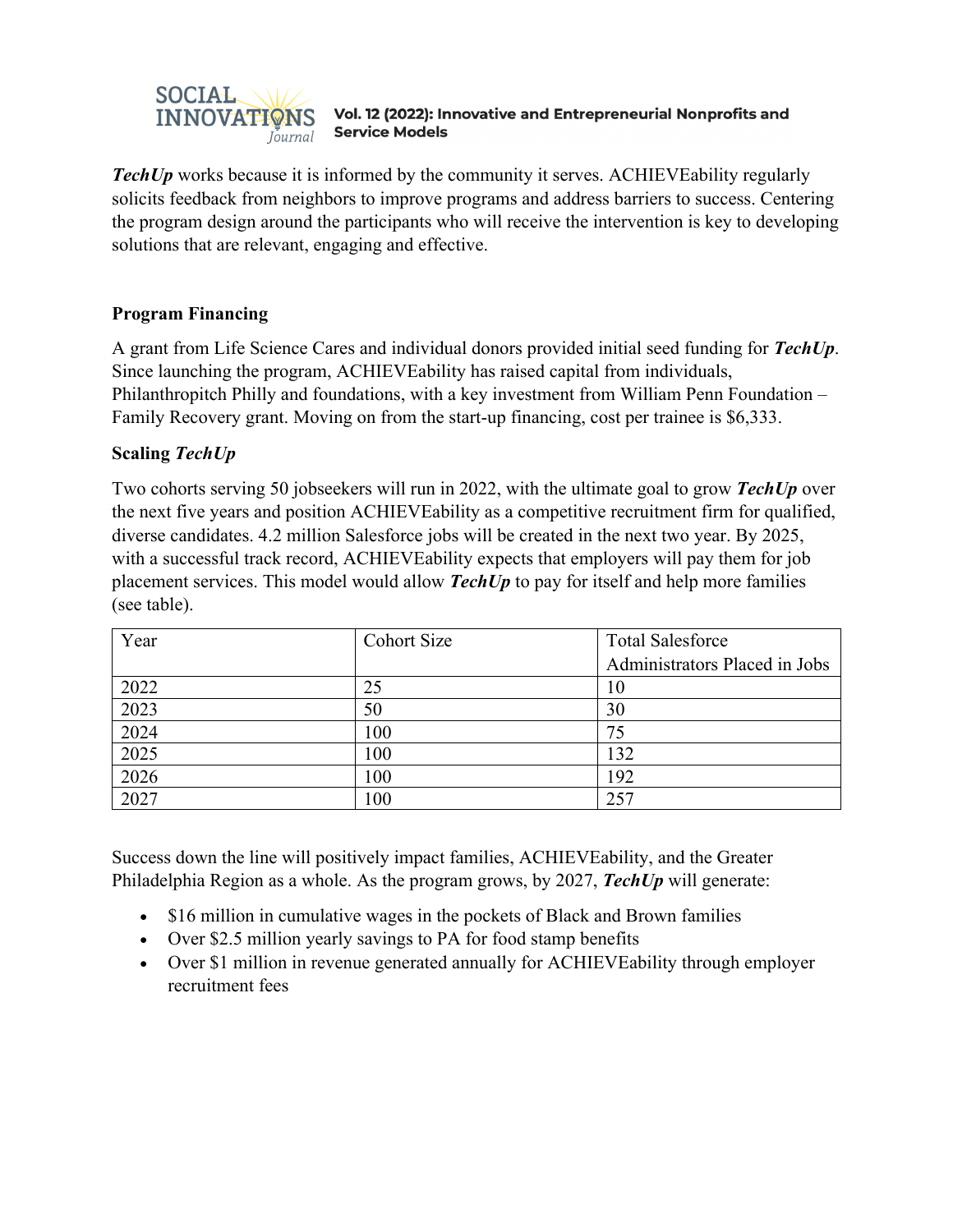

In the next five years, ACHIEVEability will continue to expand its employer partner relationships to both allow greater participation and variety of opportunities for jobseekers.

ACHIEVEability's neighbors are resilient, talented and have limitless potential. With innovative workforce training, invested employers, and targeted resources, Philadelphia can be a better place to live and work for all residents. Through *TechUp*'s holistic approach, Black workers will increase their annual income, stabilize their households, increase their participation in the local economy and achieve their dreams. This reality is possible when we leverage our collective resources and commit to creating a more equitable society.

### **References**

**SOCIAL** 

**INNOVATIONS** 

Journal

Buhaiyan, Johana and Sam Dean. "Why are Black and Latino People Still Kept Out of the Tech Industry?" *The Los Angeles Times,* 14 Jun. 2020, https://www.latimes.com/business/technology/story/2020-06-24/tech-started-publicly-takinglack-of-diversity-seriously-in-2014-why-has-so-little-changed-for-black-workers

Butler, Michael. "Reminder: Philly Is Still the Poorest Big City in America." *Technical.ly*, 14 Oct. 2020, https://technical.ly/civic-news/poorest-big-city-america-workforce-development/.

Hetrick, Christian. "Unemployment Was Worse in Philadelphia than in Many Other Big Cities Last Year, Pew Report Shows." *The Philadelphia Inquirer*, 13 Apr. 2021, Accessed 3 Mar. 2022.